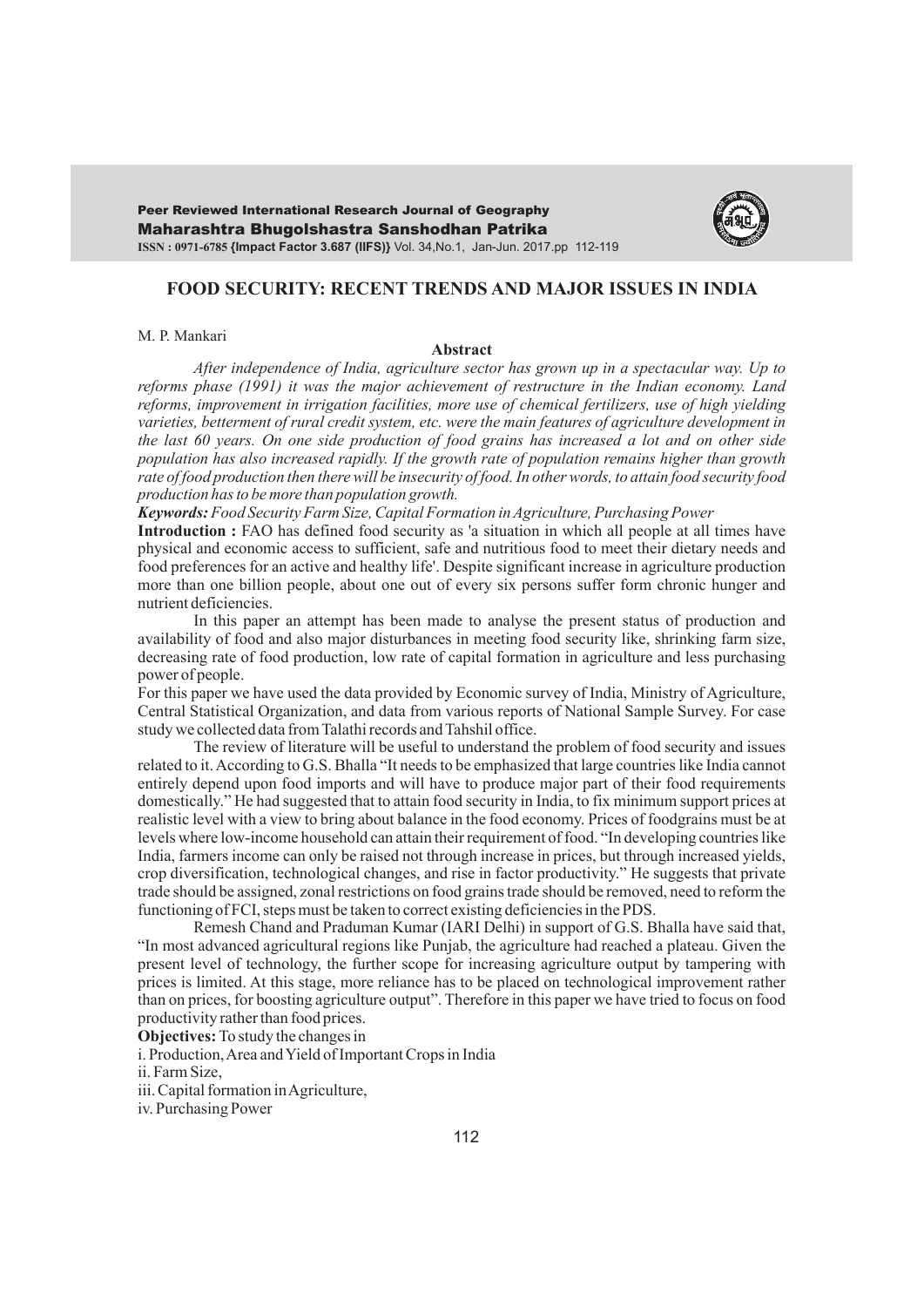## **4. Data collection:**

Data have been collected through Economic Survey of India(2008-09), Talathi records and district reports, Nanded (1991&2001)

# **5. Methodology:**

Collected data have been tabulated and interpreted and analysed using quantitative techniques like Compound Growth Rates, Correlation, Regression and Analysis of Variance

# **6. Recent Trends in Food Productivity and Food Availability**

6.1. The share of agriculture in GDP is decreasing continuously; however the agriculture remains an important sector of the economy as more than 60 per cent of people depend on it. Agriculture sector is mainly important for food security, rural employment, and improving the standard of living of rural India. Food security has two sides, one is production of food grains and the other side is management and supply of food to weaker section of the society.

|                         | Tuote Trouwelongin en min Tien of Hilpot min Oropo in Hinni |       |       |                                    |          |       |       |                                |       |               |       |       |          |
|-------------------------|-------------------------------------------------------------|-------|-------|------------------------------------|----------|-------|-------|--------------------------------|-------|---------------|-------|-------|----------|
| Sr.                     |                                                             |       |       | <b>Production (Million Tonnes)</b> |          |       |       | <b>Area (Million Hectares)</b> |       | Yield (Kg/Ha) |       |       |          |
| No.                     | Crop                                                        | 1980- | 1990- | $2000 -$                           | $2007 -$ | 1980- | 1990- | $2000 -$                       | 2007- | 1980-         | 1990- | 2000- | $2007 -$ |
|                         |                                                             | 81    | 91    | 01                                 | 08       | 81    | 91    | 01                             | 08    | 81            | 91    | 01    | 08       |
| 1                       | Food                                                        | 129.6 | 176.4 | 196.8                              | 230.8    | 126.7 | 127.8 | 121                            | 124.1 | 1023          | 1380  | 1626  | 1860     |
|                         | grains                                                      |       |       |                                    |          |       |       |                                |       |               |       |       |          |
| $\mathbf{2}$            | <b>Cereals</b>                                              | 119   | 162.1 | 185.7                              | 216      | 104.2 | 103.2 | 100.7                          | 100.4 | 1142          | 1571  | 1844  | 2151     |
| 3                       | <b>Pulses</b>                                               | 10.6  | 14.3  | 11                                 | 14.8     | 22.5  | 24.7  | 20.3                           | 23.6  | 473           | 578   | 544   | 625      |
| $\overline{\mathbf{4}}$ | Rice                                                        | 53.6  | 74.3  | 85                                 | 96.7     | 40.1  | 42.7  | 44.7                           | 43.9  | 1336          | 1740  | 1901  | 2202     |
| 5                       | Wheat                                                       | 36.3  | 55.1  | 69.7                               | 78.6     | 22.3  | 24.2  | 25.7                           | 28    | 1630          | 2281  | 2708  | 2802     |
| 6                       | Oil seeds                                                   | 9.4   | 18.6  | 18.4                               | 29.8     | 17.6  | 24.1  | 22.8                           | 26.7  | 532           | 771   | 810   | 1115     |
| 7                       | Sugarcane                                                   | 154.2 | 241   | 296                                | 348      | 2.7   | 3.7   | 4.3                            | 5.1   | 58            | 65    | 69    | 69       |
| 8                       | Cotton                                                      | 7     | 9.8   | 9.5                                | 25.9     | 7.8   | 7.4   | 8.6                            | 9.4   | 152           | 225   | 190   | 467      |
|                         | (Bale of                                                    |       |       |                                    |          |       |       |                                |       |               |       |       |          |
|                         | $170$ Kg)                                                   |       |       |                                    |          |       |       |                                |       |               |       |       |          |

**Table I Production, Area and Yield of Important Crops in India**

Source: Economic Survey of India (2008-09)

The table-I shows the total food grain production which doubled during last three decades, it means yield of agriculture has also doubled during the some period but the area under food grains have decreased marginally. It is quite clear from the table that cereals (especially wheat and rice) have more share in total food grain production. Whereas on the share of pulses is less than 10% in total food grain production. Food security does not mean to make avail food in sufficient quantity but to make avail in sufficient quality too, it should be taken care that the consumption of pulses is increased. It is interesting to see that the yield of sugarcane in higher than other crops, it is so because of research on sugarcane crop and more than 90 percent of area is under irrigation.

6.2 While studying food security what is more important is the availability of food for consumption and not how much we have in stock.

| Year | <b>Population</b> | Food grains             |         | <b>Pulses</b>           |         | <b>Cereals</b>    |         |  |
|------|-------------------|-------------------------|---------|-------------------------|---------|-------------------|---------|--|
|      |                   | <b>Net Availability</b> | Per day | <b>Net Availability</b> | Per day | Net Avai lability | Per day |  |
|      |                   | (Million tonnes)        | grams   | (Million tonnes)        | grams   | (Million tonnes)  | grams   |  |
| 1951 | 363.2             | 52.4                    | 393.3   | x                       | 61      | 44.3              | 334     |  |
| 1961 | 442.4             | 75.7                    | 468.8   | 11.1                    | 69      | 64.6              | 400     |  |
| 1971 | 551.3             | 94.3                    | 468.6   | 10.3                    | 51      | 84.5              | 418     |  |
| 1981 | 688.5             | 114.3                   | 454.8   | 9.4                     | 37      | 104.1             | 417     |  |
| 1991 | 851.7             | 158.6                   | 510.2   | 12.9                    | 42      | 141.9             | 468     |  |
| 2001 | 1033.2            | 156.9                   | 416.0   | 11.3                    | 30      | 162.5             | 386     |  |
| 2005 | 1102.8            | 170.0                   | 422.6   | 12.7                    | 31      | 162.1             | 391     |  |
| 2006 | 1119.8            | 181.9                   | 445.0   | 13.3                    | 32      | 170.8             | 413     |  |
| 2007 | 1136.5            | 183.7                   | 442.8   | 14.7                    | 35      | 177.7             | 407     |  |

**Table- II Net Availability of Food grains, Pulses and Cereals in India** 

Source: Economic Survey of India (2008-09)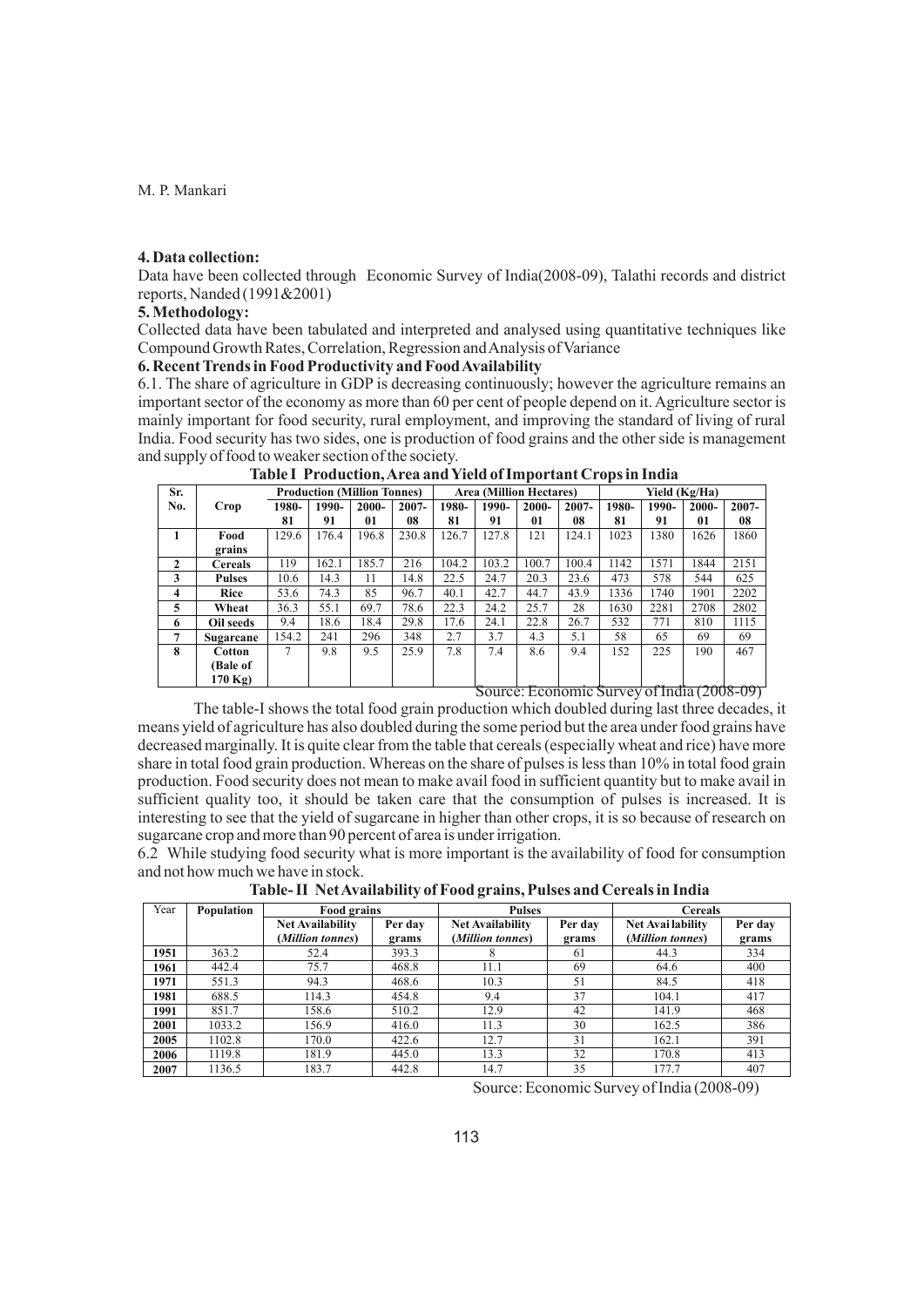The table II shows the net availability of food articles. During last six decades the net availability of food grains has increased considerably whereas the net availability of food grains in grams per day has also increased, but marginally, it is so because of rapid growth of population. As far the production of pulses is concerned, it has shown decreasing trend since 1971, except 1991. It is so because of shift is area from food grain crops to commercial crops, and percentage change in net availability of foodgrains in grams per day is negative in 1981 and 2001 and an average change during 1951-2007 is 20.05 only.

2.3The table III shows the compound growth rate of production, area and yield of different crops. The period from 1980 to 2008 has been divided into three phases. Phase I is known as pre-reforms and post green revolution, phase II is referred to as first decade of post reforms and phase III is called as second decade of post reforms. During these phases areas under cereals and pulses have shown negative growth whereas cash crops like oilseeds, sugarcane, cotton have shown positive growth.

| Sr. No. | Crop             | Production |     |      | Area   |        |        | Yield |        |      |
|---------|------------------|------------|-----|------|--------|--------|--------|-------|--------|------|
|         |                  |            | П   | Ш    |        | П      | Ш      |       | П      | Ш    |
|         | <b>Cereals</b>   | 0.4        |     | 3.3  | $-1.3$ | $-2.1$ | $-0.4$ | 1.6   | 0.9    | 1.7  |
|         | <b>Pulses</b>    | 1.5        | 0.6 | 3.4  | $-0.1$ | $-0.6$ | 1.9    | 1.2   | 1.1    | 0.3  |
|         | Rice             | 3.6        | 2.0 | 1.9  | 0.4    | 0.7    | $-0.1$ | 3.2   | 1.3    | 2.0  |
|         | Wheat            | 3.6        | 3.6 | 1.4  | 0.5    | 1.7    | 1.3    | 3.1   | 1.8    | 0.1  |
|         | Oil seeds        | 5.4        | 1.4 | 7.2  | 2.5    | 0.2    | 3.4    | 2.5   | 1.4    | 3.7  |
|         | Sugarcane        | 2.7        | 2.7 | 2.2  | 1.4    | $-0.1$ | 1.9    | 1.2   | 1.1    | 0.3  |
|         | <b>Cotton</b>    | 2.8        | 2.3 | 17.5 | $-1.3$ | 2.7    | 1.5    | 4.1   | $-0.4$ | 15.8 |
|         | (Bale of 170 Kg) |            |     |      |        |        |        |       |        |      |

**Table III Compound Growth Rates of Production, Area and Yield**

Note: Phase I 1980-81 to 1989-90; II 1990-91 to 1999-2000;

III 2000-01 to 2007-08

# **7. Problems**

## **7.1 Farm Size**

It is important to know the causes, which are effecting on food security in India. Eminent scholars in India to investigate the problems of food security have carried out many studies and many of scholars have pointed out that the decreasing farm size is one of the major problems in Indian agriculture. Table IV shows the status of farm size in India. It reveals that the numbers of small and marginal farms are increasing and their area has been decreasing. Increase in the number of marginal farms effect adversely on productivity of agriculture, because they cannot use advanced technology, chemical fertilizers etc. In case of large farms size high productivity of agriculture in also not possible due to diseconomies in large farm management.

**Table IV Number and Area of Land Holding by Size-Group and the Percentage to their Totals**

|                   | Size of               |                       | 2000-01       |                |               | 1995-96                                   |                     |                            |               |  |
|-------------------|-----------------------|-----------------------|---------------|----------------|---------------|-------------------------------------------|---------------------|----------------------------|---------------|--|
| <b>Size Group</b> | Holding<br>(Hectares) | Number<br>(Thousands) | $\frac{6}{6}$ | Area<br>$\sim$ | $\frac{6}{9}$ | Number<br>(Thousands)                     | $\frac{6}{9}$       | Area<br>000<br>hectares    | $\frac{0}{0}$ |  |
| Marginal          | $0 - 1$               | 75408                 | 62.88         | 29814          | 18.70         | 71179                                     | 61.58               | 28121                      | 17.21         |  |
| <b>Small</b>      | 1-2                   | 22695                 | 18.92         | 32139          | 20.16         | 21643                                     | 18.73               | 30722                      | 18.81         |  |
| Semi medium       | $2 - 4$               | 14021                 | 11.69         | 38193          | 23.96         | 14261                                     | 12.34               | 38953                      | 23.85         |  |
| Medium            | $4 - 10$              | 6577                  | 5.48          | 38217          | 23.97         | 7092                                      | 6.14                | 41398                      | 25.34         |  |
| Large             | Above 10              | 1230                  | 1.03          | 21072          | 13.22         | 1404                                      | 1.21                | 24160                      | 14.79         |  |
| All               |                       | 119931                | 100           | 159436         | 100           | 115579<br>$\overline{11}$ $\overline{17}$ | 100<br>$\mathbf{r}$ | 163354<br>$\sim$ (2000 00) | 100           |  |

Source: Agricultural Census of India (2008-09)

Source: Economic Survey of India (2008-09)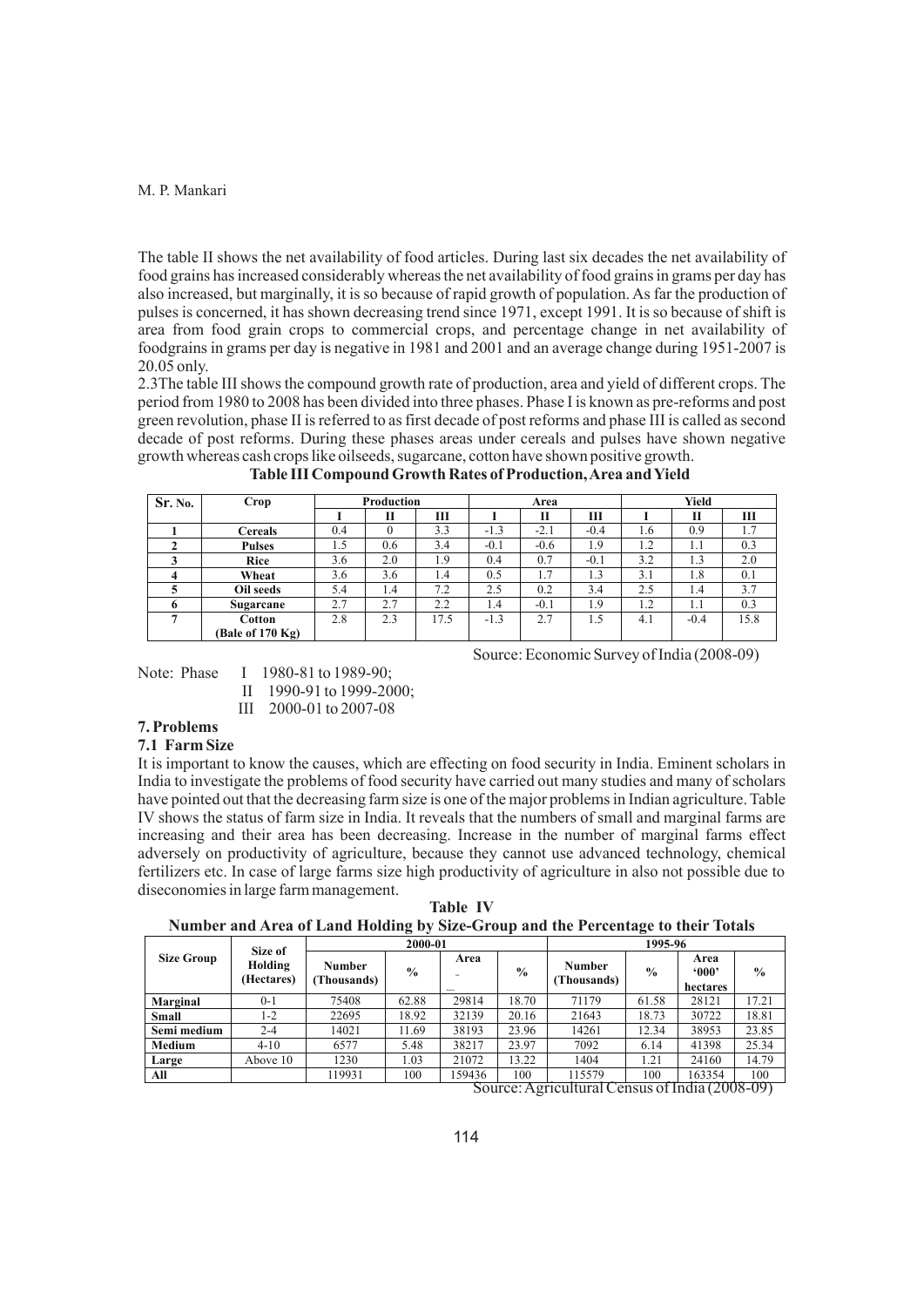# 7.2 Capital formation in Agriculture

Inadequate capital formation is one of the major problems in the development of agriculture. In agriculture sector the rules/laws of returns are very imperative, decreasing returns have caused the less capital formation in agriculture by private and public sector.

Table VGross Capital Formation in Agriculture (Figures in Rs. Crore)

| Year    | <b>GDP</b> |       | <b>Agriculture &amp; Allied</b><br>activities | <b>GCF/GDP</b> in Agriculture<br>$&$ Allied $(\% )$ | GCF in Agriculture as %<br>of total GDP |  |  |
|---------|------------|-------|-----------------------------------------------|-----------------------------------------------------|-----------------------------------------|--|--|
|         |            | GCF   | GDP                                           |                                                     |                                         |  |  |
| 2004-05 | 2388768    | 57849 | 482446                                        | 12.0                                                | 2.4                                     |  |  |
| 2005-06 | 266101     | 66065 | 511013                                        | 12.9                                                | 2.5                                     |  |  |
| 2006-07 | 2871120    | 73285 | 531315                                        | 13.8                                                | 2.6                                     |  |  |
| 2007-08 | 3129717    | 79328 | 557122                                        | 14.2                                                | 2.5                                     |  |  |

Source: Economic Survey of India (2008-09)

Table V – Shows the gross capital formation in agriculture, as percentage of gross domestic product is only 2.4, 2.5, 2.6 and 2.5 for the year 2004-05, 2005-06, 2006-07 and 2007-08 respectively. However agriculture sector accounted 17.8% of GDP in 2007-08 and nevertheless 60% of population depends on this sector. Agriculture must have more capital formation. But it is the most ignored sector of the Indian economy.

## 7.3 Purchasing Power

Food security has two faces—one, supply (more food production) and two, demand (accessibility of food). Again accessibility has two faces one, the distribution of food through PDS and other sources to needy people, and two, increase in purchasing power of people of lower income groups. In India even after sixty years of independence more than 25 % of the total population lives below poverty line (less than 1 dollar per day). The low purchasing power is due to low employment generation rate and defective implementation of employment generation schemes.

# 8. ACase Study of Food Security

To investigate food security at ground level we have selected 24 villages of Nanded District of Maharashtra. To carry out study we used survey method to collect data from Talathi (Village Revenue Officer), Gram Panchayat Records, District census handbook and questionnaire. After tabulation and processing of data we applied statistical methods like correlation, and simple liner regression to have better results and understanding.

### Table VI – Cropped Area and Availability of Food and Calories in Study Area

Table IV shows, in 1991 the per capita per day availability of cereals in grams was much higher in seven villages than standard requirement (450 gram, per day per capita). There were six villages having per capita per day availability of cereals in grams less then 400 grams and remaining eleven were close to the standard requirement.

In 2001, six villages witnessed much higher per capita per day availability of cereals, in nine villages it was much lesser and remaining nine villages were close to standard requirement.

During 1991 to 2001 the number of villages having much lesser per capita per day availability of cereals in grams have increased from six to nine, which is due to rapid growth in population. So it can be said that the trend is threat to food security.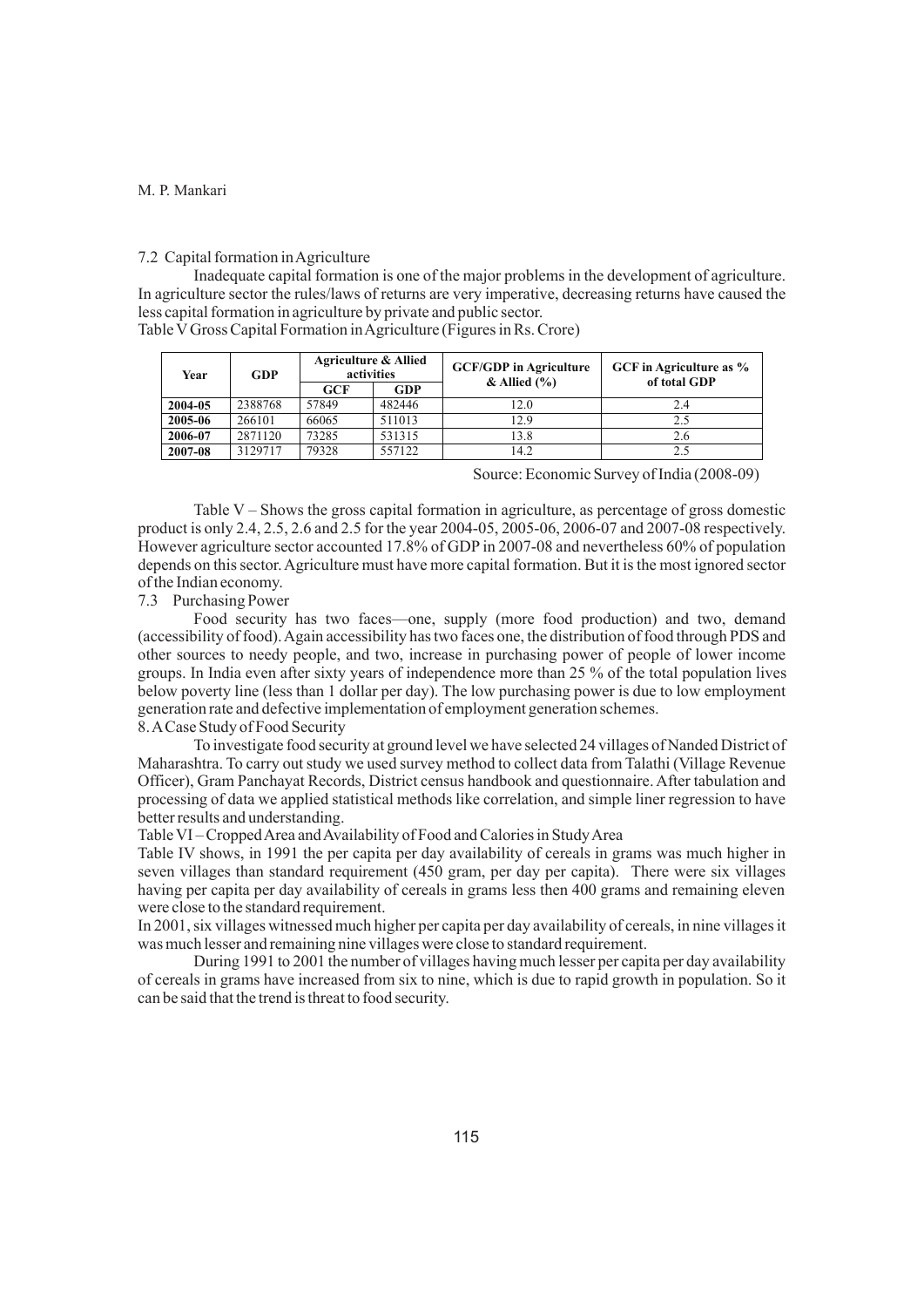| Sr.            | <b>Total</b><br><b>Village</b><br>Population |      |      | <b>Gross Cropped</b><br>Area(hectares) |      | Per Capita<br><b>Cultivated</b><br>Area(hectares) |       | Availability of<br>Cereals/Capita/<br>day(grams) |      | Availability of<br>Pulses/Capita/<br>day (grams) |      | Availability of<br>Calories/Capita/<br>dav |      |
|----------------|----------------------------------------------|------|------|----------------------------------------|------|---------------------------------------------------|-------|--------------------------------------------------|------|--------------------------------------------------|------|--------------------------------------------|------|
| No.            |                                              | 1991 | 2001 | 1991                                   | 2001 | 1991                                              | 2001  | 1991                                             | 2001 | 1991                                             | 2001 | 1991                                       | 2001 |
| 1              | Malkapur                                     | 239  | 341  | 88                                     | 97   | 0.367                                             | 0.284 | 811                                              | 386  | 73                                               | 59   | 3671                                       | 2156 |
| $\overline{2}$ | Narangal                                     | 1921 | 3427 | 2148                                   | 2178 | 1.118                                             | 0.635 | 841                                              | 578  | 89                                               | 82   | 4561                                       | 3384 |
| 3              | Kabirwadi                                    | 512  | 667  | 423                                    | 497  | 0.826                                             | 0.745 | 682                                              | 742  | 69                                               | 79   | 5369                                       | 3754 |
| 4              | Nilegavan                                    | 482  | 689  | 354                                    | 367  | 0.734                                             | 0.532 | 570                                              | 628  | 75                                               | 65   | 4663                                       | 2892 |
| 5              | Saikhed                                      | 797  | 1023 | 229                                    | 242  | 0.287                                             | 0.237 | 264                                              | 175  | 65                                               | 73   | 2484                                       | 2832 |
| 6              | Dagadpur                                     | 462  | 630  | 199                                    | 217  | 0.430                                             | 0.344 | 380                                              | 206  | 99                                               | 78   | 2939                                       | 3102 |
| 7              | Malwadi                                      | 508  | 723  | 238                                    | 235  | 0.469                                             | 0.325 | 418                                              | 273  | 42                                               | 41   | 1856                                       | 1422 |
| 8              | Andbari                                      | 1095 | 1560 | 758                                    | 771  | 0.692                                             | 0.494 | 465                                              | 348  | 47                                               | 69   | 1832                                       | 2142 |
| 9              | Andbori                                      | 1010 | 1210 | 705                                    | 712  | 0.698                                             | 0.588 | 799                                              | 474  | 65                                               | 95   | 4104                                       | 3142 |
| 10             | Jahur                                        | 2673 | 3290 | 767                                    | 785  | 0.287                                             | 0.239 | 428                                              | 592  | 41                                               | 43   | 1724                                       | 2419 |
| 11             | Hangarga                                     | 1345 | 1661 | 646                                    | 752  | 0.480                                             | 0.453 | 409                                              | 387  | 40                                               | 72   | 3206                                       | 1891 |
| 12             | Yevti                                        | 3456 | 3917 | 1923                                   | 1935 | 0.556                                             | 0.494 | 442                                              | 437  | 71                                               | 85   | 1921                                       | 2785 |
| 13             | Kohli                                        | 2039 | 2250 | 1826                                   | 1851 | 0.896                                             | 0.823 | 690                                              | 730  | 102                                              | 101  | 4993                                       | 6025 |
| 14             | Borgadi                                      | 620  | 682  | 1856                                   | 1976 | 2.994                                             | 2.898 | 389                                              | 422  | 65                                               | 46   | 1373                                       | 2033 |
| 15             | Shivpuri                                     | 563  | 626  | 532                                    | 542  | 0.945                                             | 0.866 | 417                                              | 450  | 72                                               | 105  | 1704                                       | 1995 |
| 16             | Bhoshi                                       | 3459 | 3804 | 1391                                   | 1429 | 0.402                                             | 0.376 | 399                                              | 490  | 69                                               | 70   | 2153                                       | 2327 |
| 17             | Therban                                      | 1529 | 1692 | 1189                                   | 1233 | 0.778                                             | 0.729 | 443                                              | 397  | 61                                               | 38   | 1629                                       | 2190 |
| 18             | Matul                                        | 1529 | 1718 | 1187                                   | 1241 | 0.776                                             | 0.722 | 397                                              | 405  | 67                                               | 42   | 1665                                       | 2160 |
| 19             | Walki Bk                                     | 850  | 935  | 441                                    | 494  | 0.518                                             | 0.528 | 444                                              | 435  | 70                                               | 47   | 2033                                       | 1903 |
| 20             | Jangamwadi                                   | 478  | 531  | 221                                    | 266  | 0.462                                             | 0.501 | 409                                              | 430  | 75                                               | 45   | 1596                                       | 1864 |
| 21             | Risongaon                                    | 2911 | 3227 | 1317                                   | 1516 | 0.452                                             | 0.470 | 691                                              | 730  | 52                                               | 41   | 3383                                       | 3494 |
| 22             | Kondha                                       | 2212 | 2697 | 640                                    | 665  | 0.289                                             | 0.246 | 408                                              | 439  | 55                                               | 50   | 2205                                       | 2135 |
| 23             | Hassapur                                     | 281  | 331  | 189                                    | 207  | 0.672                                             | 0.625 | 410                                              | 445  | 69                                               | 58   | 2241                                       | 1916 |
| 24             | Chilpimpari                                  | 789  | 949  | 206                                    | 219  | 0.261                                             | 0.231 | 384                                              | 311  | 46                                               | 39   | 2085                                       | 1743 |

So, as far pulses is concerned in the year 1991 nineteen villages had per capita per day availability of pulses in grams more than standard requirement (50 grams per day per capita) and in five villages availability of pulses was less than the required standard. In 2001 fifteen villages had more than and nine villages had less than required standard of pulses. From 1991 to 2001 villages having less per capita availability of pulses in grams have increased from five to nine, which is also a threat to food security at rural levels.

There is no significant change in overall calories consumption during 1991 and 2001. There were only ten villages both in 1991 and 2001 having calories consumption more than standard level (2400 calories per day)

The correlation between availability of cereals and pulses and calories consumption is positive. Table VII shows the details about correlation between different variables. Correlation between all variables is insignificant except calories consumption and cereals consumption. To investigate the relation between calories consumption and cereals consumption we used the following simple linear regression method for both 1991 and 2001.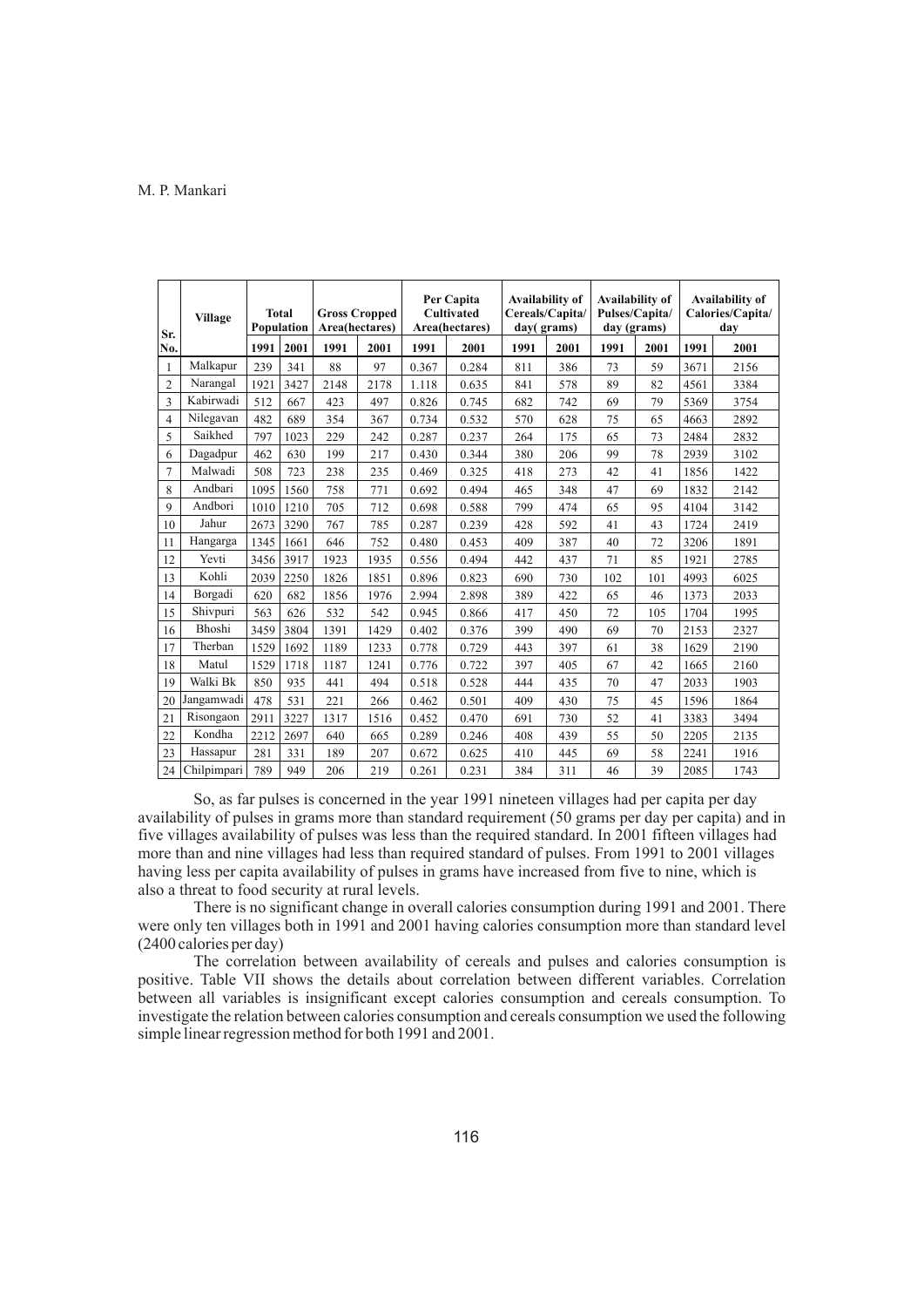| Variables<br>₩     | Year | <b>PCP</b><br>DA<br>Cal | <b>PCPDA</b><br>Cer<br>(grams) | <b>PCPDA</b><br>Pul<br>(grams | Use HYV/<br>$Hect$ (kg) | Use<br>Pesticides/<br>Hect (liters) | Use<br>Fertilisers/<br>Hect (kg) | $\frac{0}{0}$<br>Irrigation<br>to Gross<br>cropped<br>area |
|--------------------|------|-------------------------|--------------------------------|-------------------------------|-------------------------|-------------------------------------|----------------------------------|------------------------------------------------------------|
| PCPDA Cal          | 1991 |                         | 0.77                           | 0.44                          | 0.09                    | 0.10                                | 0.01                             | $-0.24$                                                    |
|                    | 2001 |                         | 0.61                           | 0.56                          | 0.23                    | $-0.05$                             | 0.07                             | $-0.17$                                                    |
| PCPDA Cer          | 1991 |                         |                                | 0.32                          | 0.15                    | 0.15                                | $-0.04$                          | $-0.36$                                                    |
| (grams)            | 2001 |                         |                                | 0.18                          | 0.43                    | $-0.07$                             | 0.13                             | $-0.36$                                                    |
| PCPDA Pul          | 1991 |                         |                                |                               | 0.06                    | 0.09                                | $-0.03$                          | 0.33                                                       |
| (grams)            | 2001 |                         |                                |                               | 0.05                    | $-0.13$                             | 0.12                             | 0.01                                                       |
| Use of HYV         | 1991 |                         |                                |                               |                         | 0.23                                | $-0.06$                          | $-0.19$                                                    |
| seeds/Hect (kg)    | 2001 |                         |                                |                               |                         | 0.31                                | 0.05                             | $-0.19$                                                    |
| Use of Pesticides/ | 1991 |                         |                                |                               |                         |                                     | 0.07                             | $-0.03$                                                    |
| Hect (liters)      | 2001 |                         |                                |                               |                         | 1                                   | 0.17                             | 0.11                                                       |
| Use of             | 1991 |                         |                                |                               |                         |                                     |                                  | $-0.01$                                                    |
| Fertilisers/Hect   | 2001 |                         |                                |                               |                         |                                     | 1                                |                                                            |
| (kg)               |      |                         |                                |                               |                         |                                     |                                  | 0.10                                                       |
| % Irrigation to    | 1991 |                         |                                |                               |                         |                                     |                                  |                                                            |
| Gross cropped area | 2001 |                         |                                |                               |                         |                                     |                                  |                                                            |

**Table – VII Correlation between Different Variables**

Sources: Talathi records and district reports (1991&2001)

To calculate the relationship between availability of calories and cereals, the following linear regression model is fitted

 $Y$ i = a + b Xi

Where Yi denotes per day per capita availability of calories in different villages, and Xi denotes per day per capita availability of cereals (grams). The results for 1991 are

 $Y = -214.44 + 5.88X$ 

| Standard errors | $(537.05)$ $(1.025)$ | $R2 = 0.6$ |
|-----------------|----------------------|------------|
| +*              | $(0.399)$ $(5.74)$   |            |

Value of R2 is 0.6, it means that X explains 60% variation of Y. The value of b is statistically significant at 1% level, however the value of a is insignificant at any significance level. The regression shows that the cereals consumption plays an important role in calorie consumption For the year 2001 regression results are

 $Y = 807.69 + 3.88 X$ 

Standard errors (512.11) (1.0715) R2 = 0.373  $t^*$  (1.577) (3.62)

The regression equation has changed in 2001 but other statistical result are same as 1991. **Analysis of Variance** 

We used the method of analysis of variance to check whether the relations have changed or not during 1991-2001. For this we have framed null-hypothesis that the relationship between availability of calories per capital per day and availability of cereals per capita per day in grams has not changed form 1991 to 2001. F distribution test in used to analyse the variance. The calculated value of F is 0.212 and this value is far lower than the critical value. It means the null hypothesis is accepted and can be concluded that there is no significant change in the relationship of variables.

# **5. Conclusion and Suggestions**

After more than 60 Years of independence we are still far away from basic amenities like sufficient food, safe drinking water, health care facilities, primary education etc. It happened due to commodity and aristocratic centered economic growth. Economic growth should be inclusive and people centered.

1. Year after year the area under commercial crops is increasing and area under food grain crops in decreasing consistently. To stop this trend, we should have encouraging schemes and innovative